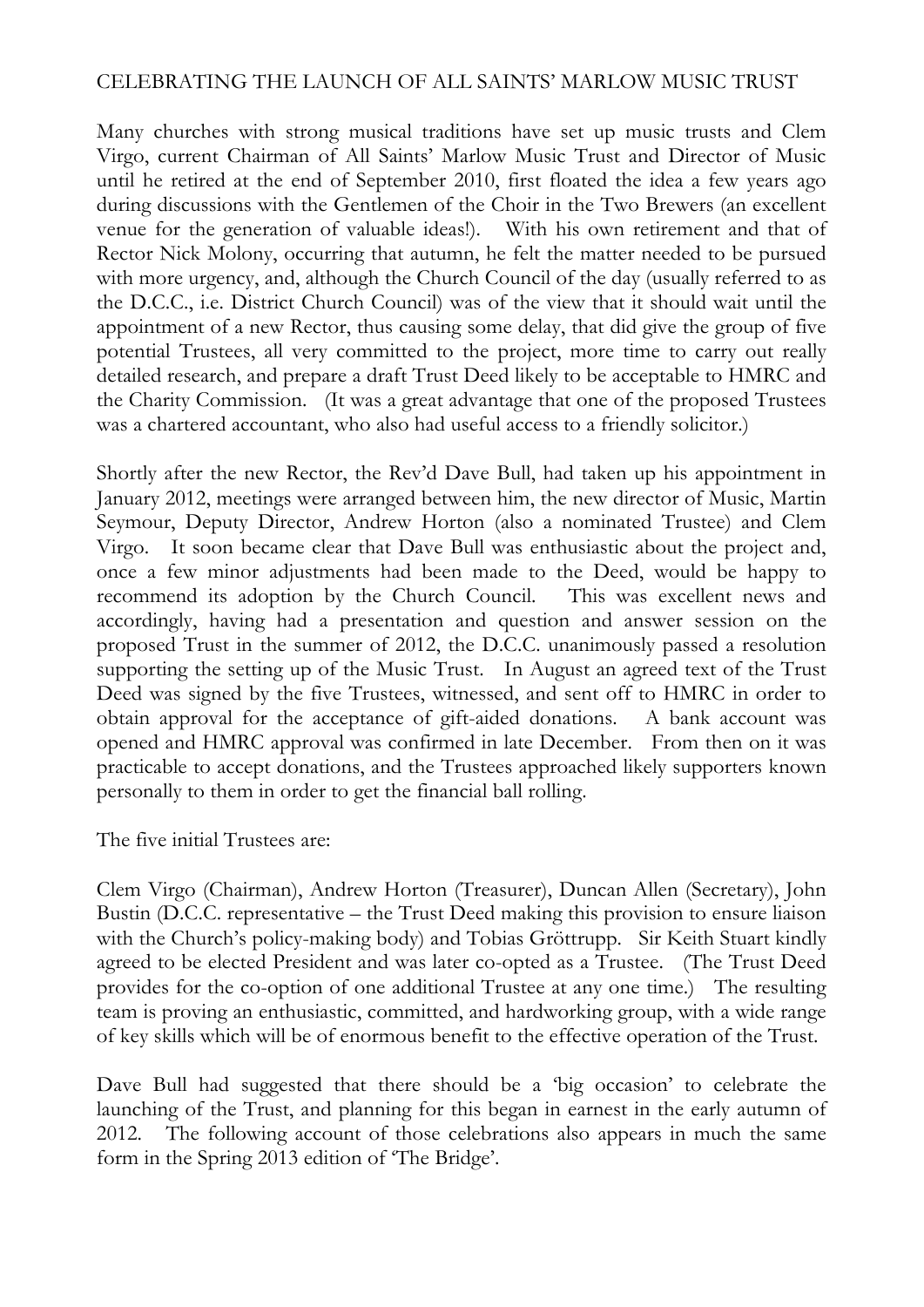There was an air of excitement and eager anticipation as some 90 invited guests made their way in the pouring rain to All Saints' Church, Marlow, on the afternoon of Sunday, 10th February. This was the culmination of months of preparation and planning by a small group of people determined that the church's long-standing musical tradition, with all the benefits it brings both to church, community and the choristers themselves, would be safe for future generations. With the enthusiastic backing of the Rector, Dave Bull, and the D.C.C., a Trust has been set up to support and enhance the funding provided by the church. As Clem Virgo, former Director of Music and Chairman of the Trust, said in his introductory remarks:

'Support from the top, an able Director of Music with drive and charisma are essential prerequisites for success. We have those in place, but it is not enough. Adequate funding is vital too. The Church Council does its level best, but our needs are already running ahead of the contribution it is able to make, and that is exactly why we have set up the Trust.'



Welcoming everyone, and making particular mention of the Mayor of Marlow, Cllr. Mrs. Jocelyn Towns, the Archdeacon of Buckingham, the Ven. Karen Gorham, the Director of the Royal School of Church Music (R.S.C.M.), Andrew Reid, Business Leaders, ex-Choristers, and parents of ex-Choristers, the Rev'd Dave Bull said this was a momentous occasion, and that, just as the current generation is benefiting now from the vision of those who set up church schools in the past, so, in

100 years' time would people be grateful for the vision that had led to the setting up of the Music Trust in 2013.

Andrew Reid emphasised the huge benefits of being a Chorister: they were wideranging and long-lasting, as he himself could testify, having started out as a humble

boy in his local church and gone on to be Director of Music at Peterborough Cathedral, before being appointed to his current post at the R.S.C.M. a few months ago. There was no doubt, he said, that, whereas support and standards in cathedrals had grown, in Parish Churches the involvement of young boys and girls had declined markedly over the past years. All Saints' Church, Marlow, was a shining exception, with its Choir of Men and Boys, a separate, very successful Girls' Choir, and an



Adult Choir. It was vital, he declared, that this wonderful tradition should where possible be maintained in Parish Churches as well as in cathedrals, and applauded the initiative being shown in the setting up of the Trust.

Director of Music, Martin Seymour, then introduced a splendid demonstration of the wide repertoire currently sung by the Choirs, ranging from sections of a Haydn Mass,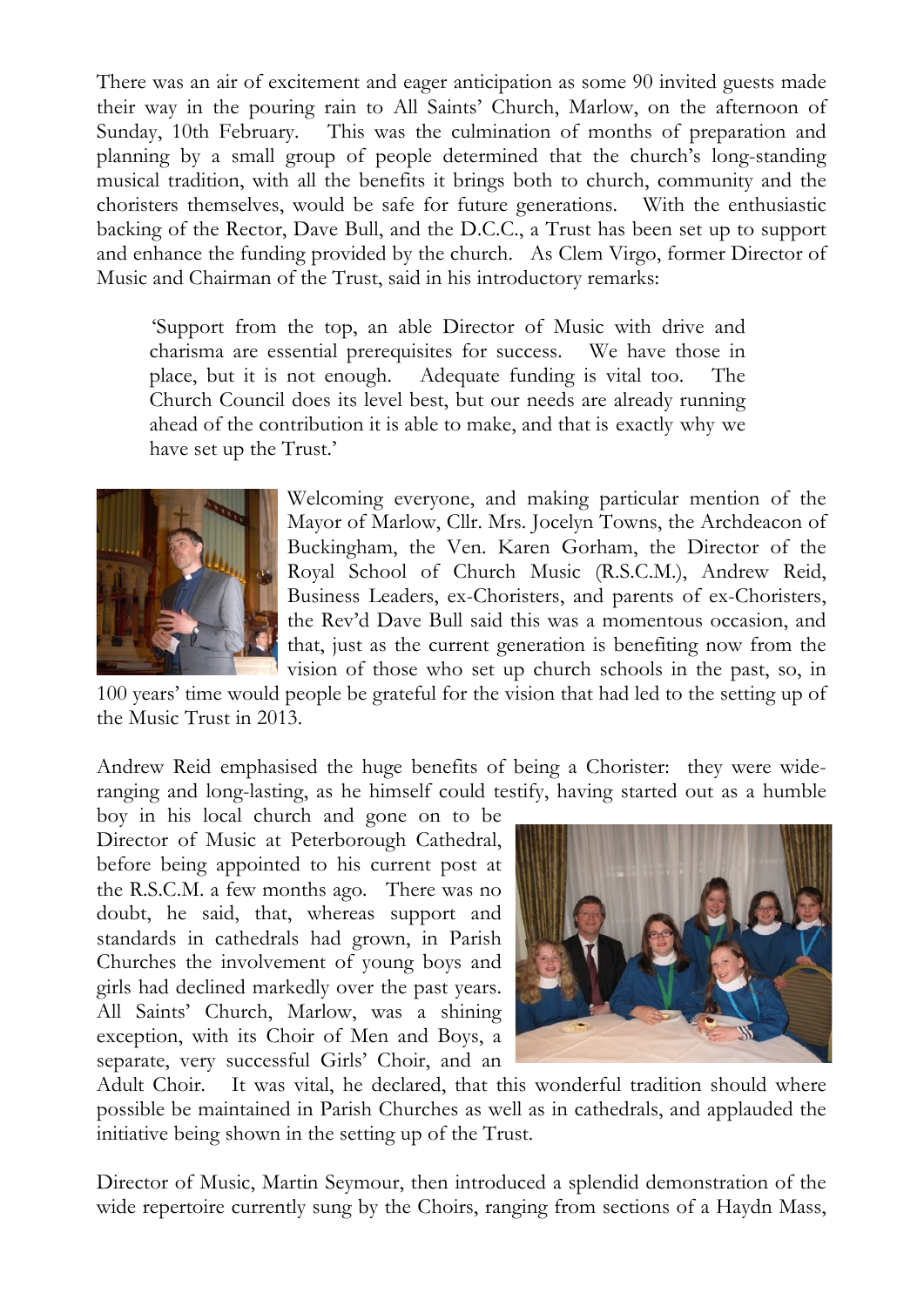through a lyrical setting by Herbert Howells of Robert Bridges' poem 'My eyes for beauty pine', to a triumphant and more excitingly discordant 'Lift up your heads, O ye gates' from Psalm 27 by William Mathias, where skilled accompanist Andrew Horton was able to use the full



power of the magnificent 'Father' Willis organ to great dramatic effect. Between the musical

items, which were listened to with rapt attention, Head Girl Choristers Issy and Phoebe Mansell, members for 8**½** years, and both Bishop's Choristers (a level achieved after a very searching examination run by the R.S.C.M.), paid tribute to

the fun and enjoyment they had had as Choristers and to the tremendously beneficial knowledge and skills which they had acquired along the way. From their very first rehearsal at the age of 7 they had been totally captivated by the wonderful sound the Choir made, and wanted to go on being part of it. Olwen Elliott, mother of Bishop's Chorister Ciaran, who has already given five years' service, enthused about the benefits



of the discipline and commitment involved (two rehearsals a week for the Boys, plus rehearsals before Sunday services), gentle persuasion being needed occasionally, but always proving worthwhile, the benefits of membership being so great. The family were not musical, she said, so the excellent R.S.C.M.

'Voice for Life' Workbooks at various levels which Choristers have to complete were a great boon. The musical skills acquired as a Chorister had helped Ciaran immeasurably with his oboe playing too.

After enthusiastic applause for all the performers, everyone was reminded to give



careful consideration to making a donation to the Trust, and it was time to repair to the Compleat Angler for a lavish and sumptuous tea generously provided by the Hotel under the watchful eye of General Manager Gaius Wyncoll. Former Choristers, a few beginning to look quite mature, parents and some of the current Choristers mingled with the other guests. It was a lovely relaxed, happy atmosphere, and there was ample time for

everyone to chat, catch up with old friends and meet new ones. On behalf of all the guests Clem Virgo thanked Gaius Wyncoll for his excellent hospitality – he and his staff had looked after us so well and being able to enjoy tea at the Compleat Angler had been a brilliant way in which to round off the celebrations.